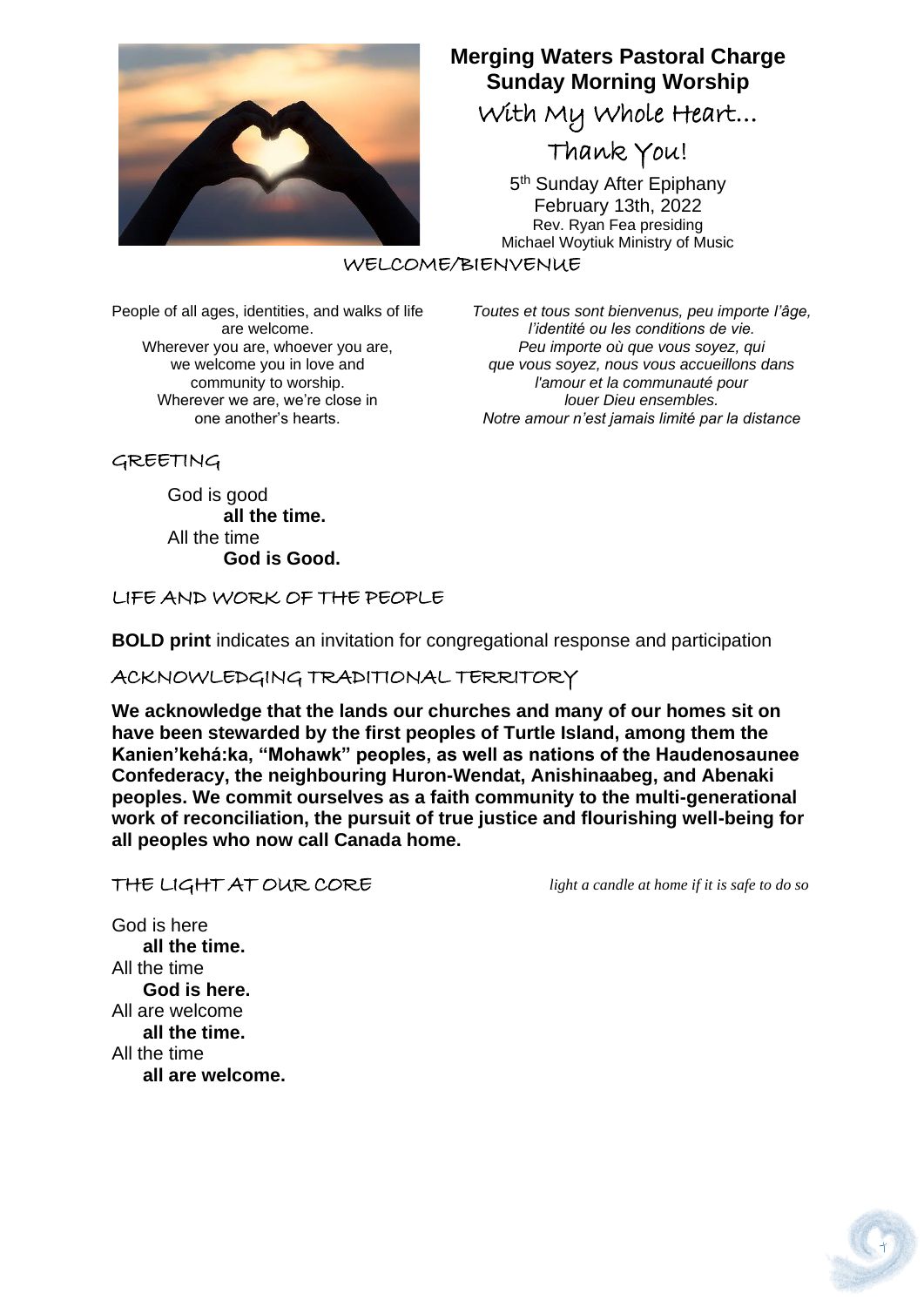#### MUSICAL CENTERING A Time For Love

 music by Johnny Mandel, lyrics by Paul Webster piano arrangement by Bill Evans

A time for summer skies For hummingbirds and butterflies For tender words that harmonize with love A time for climbing hills For leaning out of window sills Admiring daffodils above A time for holding hands together A time for rainbow colored weather A time of make believe that we've been dreaming of As time goes drifting by The willow bends and so do I But all my friends whatever skies above I know a time for spring A time for fall But best of all A time for love A time for holding hands together A time for rainbow colored weather A time of make believe that we've been dreaming of As time goes drifting by The willow bends and so do I But all my friends whatever skies above I know a time for spring A time for fall But best of all A time for love

#### SPIRITUAL FOCUS

To God,  **I will sing.** Passionately. Unapologetically. Free. **I will sing.** For the Spirit, is here. All the time.  **I will sing.** As time flows in the endless cycle of the cosmos, as this morning's dawn rakes across the horizon of deep darkness,  **I will sing.** As the green blade rises from the root of all life, as life emerges from the dark mystery of Mother's womb,  **I will sing.** As I try to hold onto you, you dance well beyond my reach. As I call, your name answers from the foundation of my being.  **I will sing. From my whole heart I will sing your praise,** for we are the work of your hands.

 **Let us worship.**

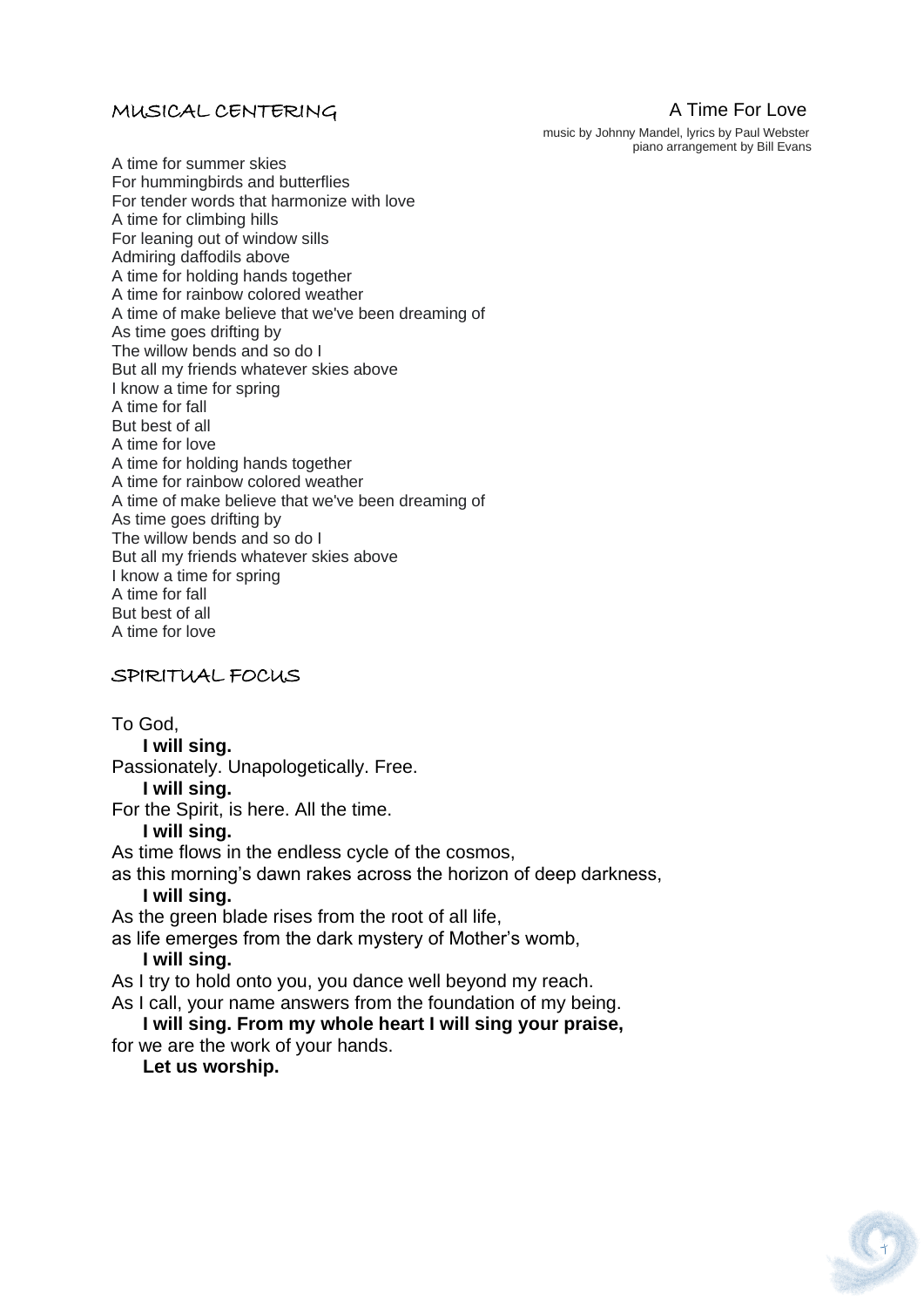#### PRAYER OF APPROACH

Holy One and One in three, the chickadee sings and the chickadee knows you, in whose glory life is bestowed.

 **Spirit God, the gale wind unsettles and the gale wind knows you, in whose breath life is bestowed.**

Living God, the mustard seed sprouts and the mustard seed knows you, in whose kin-dom life is bestowed.

#### **Enduring God, the oak tree rises, the oak tree knows you, in whose care life is bestowed.**

God with us, the children see and the children know you, in whose mystery life is bestowed.

**In the works of our hands, may we also show that written on our hearts, your name lives and your name grows. May it be so. Amen**

HYMN VOICES UNITED 374 Come And Find The Quiet Centre

**Come and find the quiet centre in the crowded life we lead, find the room for hope to enter, find the frame where we are freed: clear the chaos and the clutter, clear our eyes, that we can see all the things that really matter, be at peace, and simply be.**

**Silence is a friend who claims us, cools the heat and slows the pace, God it is who speaks and names us, knows our being, face to face, making space within our thinking, lifting shades to show the sun, raising courage when we're shrinking, finding scope for faith begun.**

**In the Spirit let us travel, open to each other's pain, let our loves and fears unravel, celebrate the space we gain: there's a place for deepest dreaming, there's a time for heart to care, in the Spirit's lively scheming there is always room to spare!**

#### RECOGNITION OF BROKENNESS AND RECONCILIATION

**Eternal and Ever Present One, you are beyond us and before us. You are as familiar as the palm of our hand and beyond our complete understanding. Forgive us when instead of leaning into your wild ways, we limit one another through tamer imitations of life. Forgive our need to confine and control our human siblings into prisons we have made for one another: worthy/worthless, insider/outsider, saved/damned. Liberating Spirit, unsettle us with your extreme grace, that we would venture into the wilds of your redeeming and reconciling love, trusting the mystery that will always be both within and beyond us. In Christ's name, we ask it.**

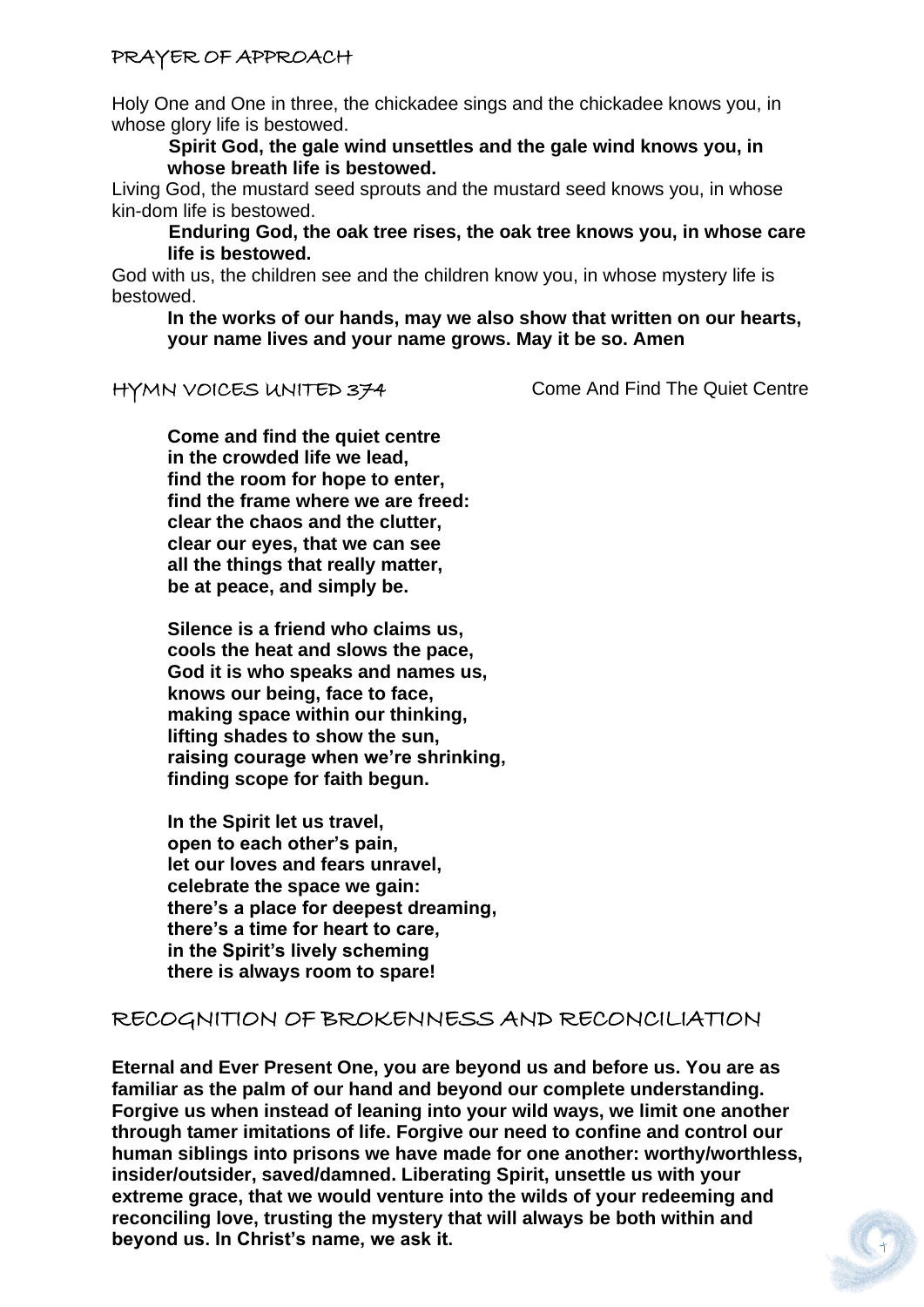SILENCE IS KEPT

WORDS OF ASSURANCE

EXPLORING THE EPIPHANY BOX

HYMN VOICES UNITED 578 As A Fire Is Meant For Burning

**As a fire is meant for burning with a bright and warming flame, so the church is meant for mission, giving glory to God's name. Not to preach our creeds or customs, but to build a bridge of care, we join hands across the nations, finding neighbours everywhere.**

**We are learners, we are teachers; we are pilgrims on the way; We are seekers; we are givers; we are vessels made of clay. By our gentle, loving actions, we would show that Christ is light. In a humble, listening Spirit, We would live to God's delight.**

**As a green bud in the springtime is a sign of life renewed, so may we be signs of oneness mid earth's peoples, many-hued. As a rainbow lights the heavens when a storm is past and gone, may our lives reflect the radiance of God's new and glorious dawn.**

#### SCRIPTURE<br>
Psalm 138

With all my heart I praise you, GOD. In the presence of angels I sing your praises. I worship at your holy temple and praise you for your love and your faithfulness. You were true to your word and made yourself more famous than ever before. When I asked for your help, you answered my prayer and gave me courage. All kings on this earth have heard your promises, GREAT SPIRIT, and they will praise you. You are so famous that they will sing about the things you have done. Though you are above us all, you care for humble people, and you keep a close watch on everyone who is proud. I am surrounded by trouble, but you protect me against my angry enemies. With your own powerful arm you keep me safe. You, Living God, will always treat me with kindness. Your love never fails. You have made us what we are. Don't give up on us now!

APPLICATION FOR TODAY With My Whole Heart...Thank You!

OFFERING *We offer our prayer, time, talent, reflections, and resources*

*If you are not on pre-authorised [remittance \(PAR\)](http://mergingwaters.ca/mt-content/uploads/2020/03/form_par-authorization.pdf) and want to continue to support Merging Waters please click these links, or those provided on the site to give to: [Union Church](https://www.canadahelps.org/en/charities/union-church-ste-anne-de-bellevue/) o[r](https://www.canadahelps.org/en/charities/beaurepaire-united-church/) [Beaurepaire United](https://www.canadahelps.org/en/charities/beaurepaire-united-church/) through [CanadaHelps.org](http://www.canadahelps.org/)*

MUSICAL OFFERING THE BIESSING

 by Brendan Graham and David Downes sung by Myrna Moffat

#### PRAYER OF DEDICATION

**You are the Source of everything we have, all that we are, and all that we will become. We offer everything we have received to you, in praise and thanksgiving. Giving for the sake of our human siblings, our planet, and our future, we make our offering. Now take all that we offer, God, and bless and yield these gifts a hundredfold, that when the voice of your people cries out, the call to be church would be our answer. In Jesus' name, we ask it. Amen.**

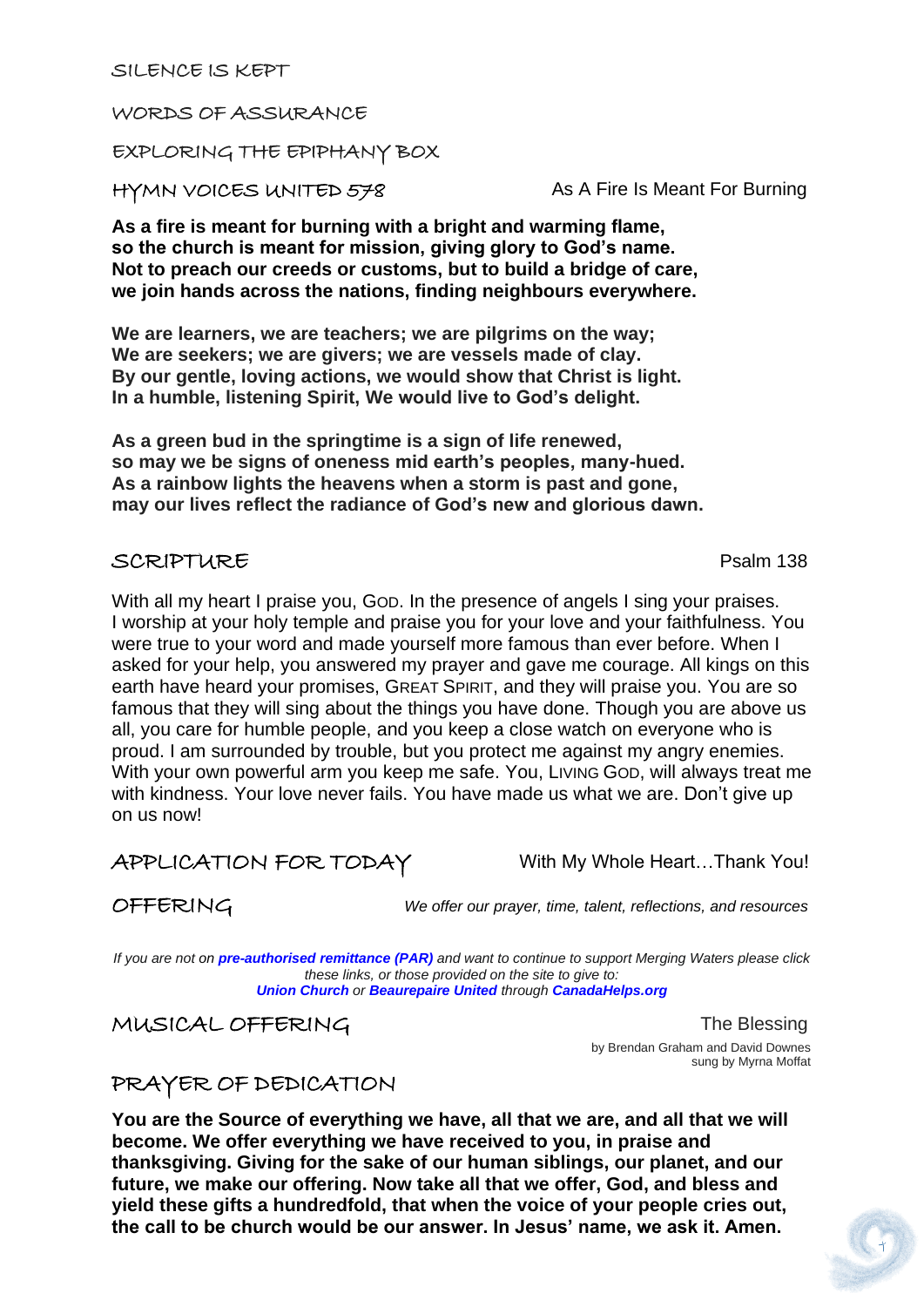PRAYERS OF JOY AND CONCERN

#### THE LORD'S PRAYER

**Our Father/Mother/Creator, in heaven, holy is your name. Your kingdom come, Your will be done on Earth as it is in heaven. Give us this day our daily bread and forgive us our trespasses, as we forgive those who trespass against us. And lead us not into temptation, but deliver us from evil. For yours is the kingdom, and the power, and the glory, for ever and ever. Amen**

### HYMN VOICES UNITED 691 **Though Ancient Walls**

**Though ancient walls may still stand proud and racial strife be fact, though boundaries may be lines of hate, proclaim God's saving act.**

*Refrain:* **Walls that divide are broken down; Christ is our unity! Chains that enslave are thrown aside; Christ is our liberty!**

**When vested power stands firm entrenched And breaks another's back, When waste and want live side by side, It's Gospel that we lack.** *R*

**The truth we seek in varied scheme, The life that we pursue, Unites us in a common quest For self and world made new.** *R*

**The church divided seeks that grace, that new-ness we pro-claim; a unity of serving love that lives praise to God's name!** *R*

**This broken world seeks lasting health and vital unity. God's people by God's Word renewed, Cast off all slavery!** *R*

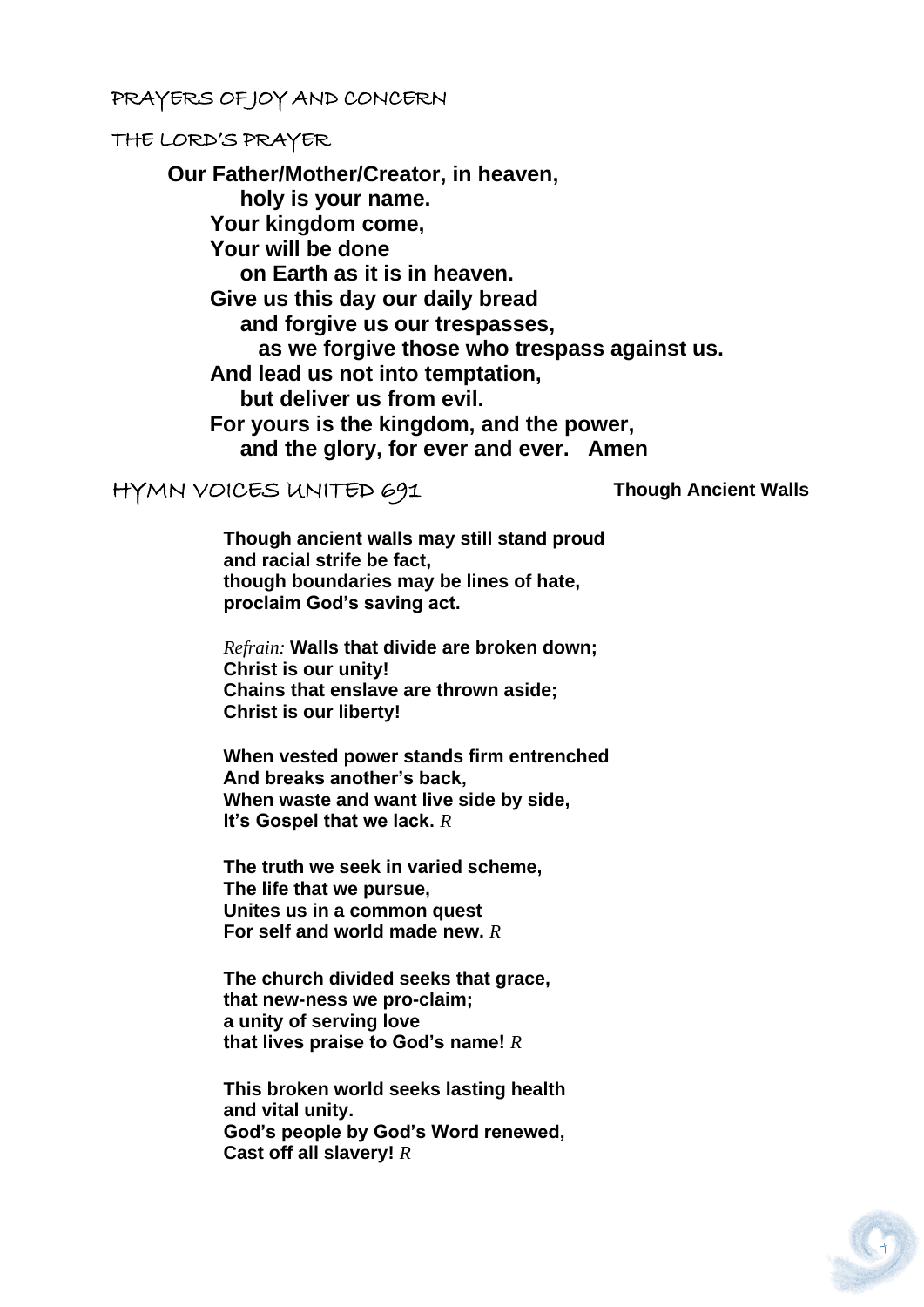#### SENDING FORTH

Rise. Rise in the glory of the One who calls you and I to be church,  **to be the living echo of the first Word,**

to be enduring love made flesh,

 **to be committed with our whole heart, a living testament of generous love and justice come on earth.**

In the works of our hands,

 **in the song that fills our lungs,** In the praise that carries us home, rise!

 **We rise in the glory of the one who calls us to be the church. Amen.**

BENEDICTION

MUSICAL SENDINGThe Glory of Love

 by Billy Hill sung by Wendy Hamel

*~ Thank you for joining us today ~*

#### **MERGING WATERS PASTORAL CHARGE THE UNITED CHURCH OF CANADA**

**UNION CHURCH**

**STE. ANNE DE BELLEVUE, QUE. « An Affirming Congregation »** 

 **& BEAUREPAIRE UNITED CHURCH BEACONSFIELD, QUE.**

**Michael Woytiuk; Ministry of Music**

**Rev. Ryan Fea, Ordained Minister [ryanfea.mergingwaters@gmail.com](mailto:ryanfea.mergingwaters@gmail.com)** 

**Susan Smith, Office Administrator [mergingwaters@bellnet.ca](mailto:mergingwaters@bellnet.ca) (514) 445-2618** **Merging Waters** Pastoral Charge



**[www.mergingwaters.ca](http://www.mergingwaters.ca/)**

# **UPCOMING SERVICES at 10:30 a.m.**

| Feb $13th$                           | 5 <sup>th</sup> Sunday After Epiphany – With My Whole HeartThank You!                                     |
|--------------------------------------|-----------------------------------------------------------------------------------------------------------|
| Feb 20th                             | 6 <sup>th</sup> Sunday After Epiphany – Preacher Lisa Byer-de Wever                                       |
| Feb $27th$                           | Transfiguration Sunday – Fishing So That Others May Have A Meal<br>Worship lifting up Black History Month |
| Mar $2nd$ .<br>Mar 6 <sup>th</sup> . | Ash Wednesday – 5 pm Outdoor Service<br>Lent 1                                                            |

Please consult the website and weekly announcements for details and links **[www.mergingwaters.ca/Worship-online](http://www.mergingwaters.ca/Worship-online) Download the Zoom App at [zoom.us/download](file:///C:/Users/Merging%20Waters%20Rev/Downloads/past%20services/Sept%2020th%202020/zoom.us/download)**